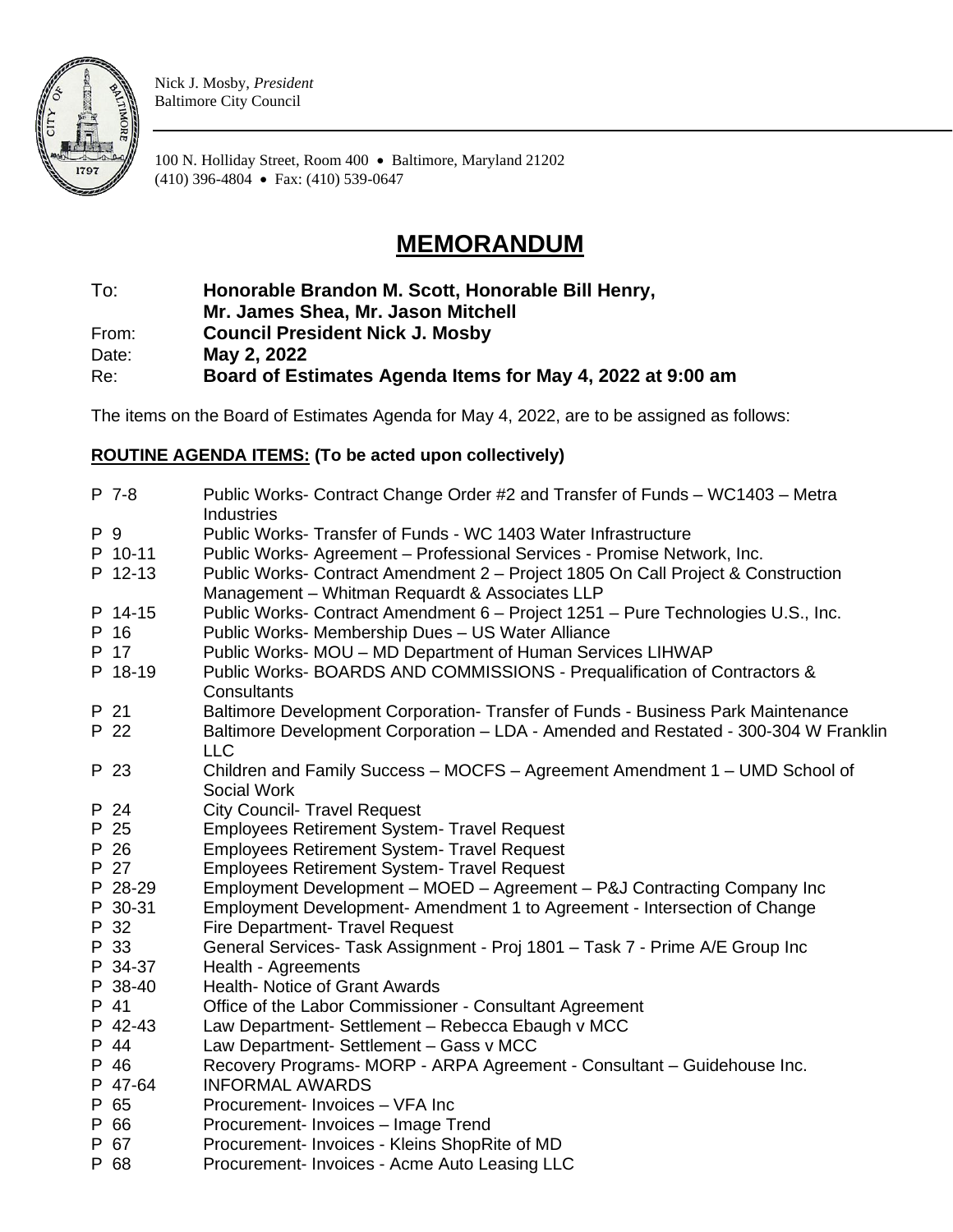BOE PUBLIC SESSION May 4, 2022 Page **2** of **3** P 69 Procurement- Invoices - Air Power Inc P 70 Procurement- Invoices - Aspen Building Products P 71 Procurement- Award - Cooperative Agreement – Lion TotalCare Inc P 74 Procurement- Accept Technical Proposal – Occupational Health Clinic Services P 75 Police Department- Travel Request P 76 Police Department- Travel Request P 77 Planning- Travel Request P 78 Planning- Travel Request P 79 Real Estate- Lease Renewal - Mondawmin LLC – 2401 Liberty Heights Avenue P 80 Real Estate- DORE - Assignment of Tax Sale Certificate - 1131 Myrtle Avenue P 81 Real Estate- DORE - Assignment of Tax Sale Certificate - 5335 Denmore Avenue P 82 Office of the Comptroller/Municipal Post Office- Travel Request P 82 Office of the Comptroller/Telecommunications- Travel Request P 84-109 PERSONNEL MATTERS<br>P 110-111 Recreation and Parks – A Recreation and Parks – Agreement – Professional Services – Straughan Environmental Inc P 112 Recreation and Parks- Task Assignment - On Call Architectural Design – Project 1314 – Task 14 - GWWO Inc P 113 Recreation and Parks- Transfer of Funds - Chick Webb Memorial Recreation Center P 114-115 Housing and Community Development- Agreement Amendment 1 – Enterprise Community Partners, Inc. P 116-118 Housing and Community Development- DHCD - Grant Agreement Amendment 3 - Housing Authority of Baltimore City P 119-120 Housing and Community Development- DHCD - Grant Agreement - Cherry Hill Development Corporation P 121-122 Housing and Community Development – DHCD - Agreement – CDBG47- Coldstream Homestead Montebello P 123-124 Housing and Community Development – DHCD - Agreement - CDBG47 – Julie Community Center P 125-126 Housing and Community Development – DHCD - Agreement - CDBG46 – Rebuilding Together Baltimore P 127-128 Housing and Community Development – DHCD - Grant Agreement - PS 103 LLC P 129-130 Housing and Community Development - DHCD - Grant Agreement - SHARE Baltimore and North East Housing Initiative P 131-132 Housing and Community Development – DHCD - Grant Award – US Dept of Housing and Urban Development – Older Adult Home Modification Program P 133-134 Housing and Community Development – DHCD - Grant Agreement – Modification 1 - EmPOWER Energy Efficiency P 135-136 Housing and Community Development- DHCD – LDA - 2618 Greenmount Avenue P 137-140 Housing and Community Development – DHCD – LDA and Acquisition Agreement - Exchange of Property with Housing Authority of Baltimore City. P 141-142 Housing and Community Development – DHCD – Lease Extension – Redwood Apartments Air Parcel P 143 Housing and Community Development – DHCD - Transfer of Funds P 144 Housing and Community Development – DHCD - Transfer of Funds P 145 Housing and Community Development – DHCD - Transfer of Funds P 146 Housing and Community Development – DHCD - Transfer of Funds P 147 Housing and Community Development DHCD - Travel Requests P 148-149 Housing and Community Development – DHCD - Condemnation of Leasehold Interest - 722 Mura Street P 150-154 RECOMMENDATIONS FOR CONTRACT AWARDS/REJECTIONS P 155 Transportation- Internship Agreement P 156-157 Transportation- Agreement - Amendment #5 - – Project 1217 On Call Services – JMT, Inc P 158 Transportation- Developer's Agreement - No. 1757/1757-A – SI Baltimore

P 159 Transportation- Task Assignment - Proj 1191 – Task 20 – STV Inc